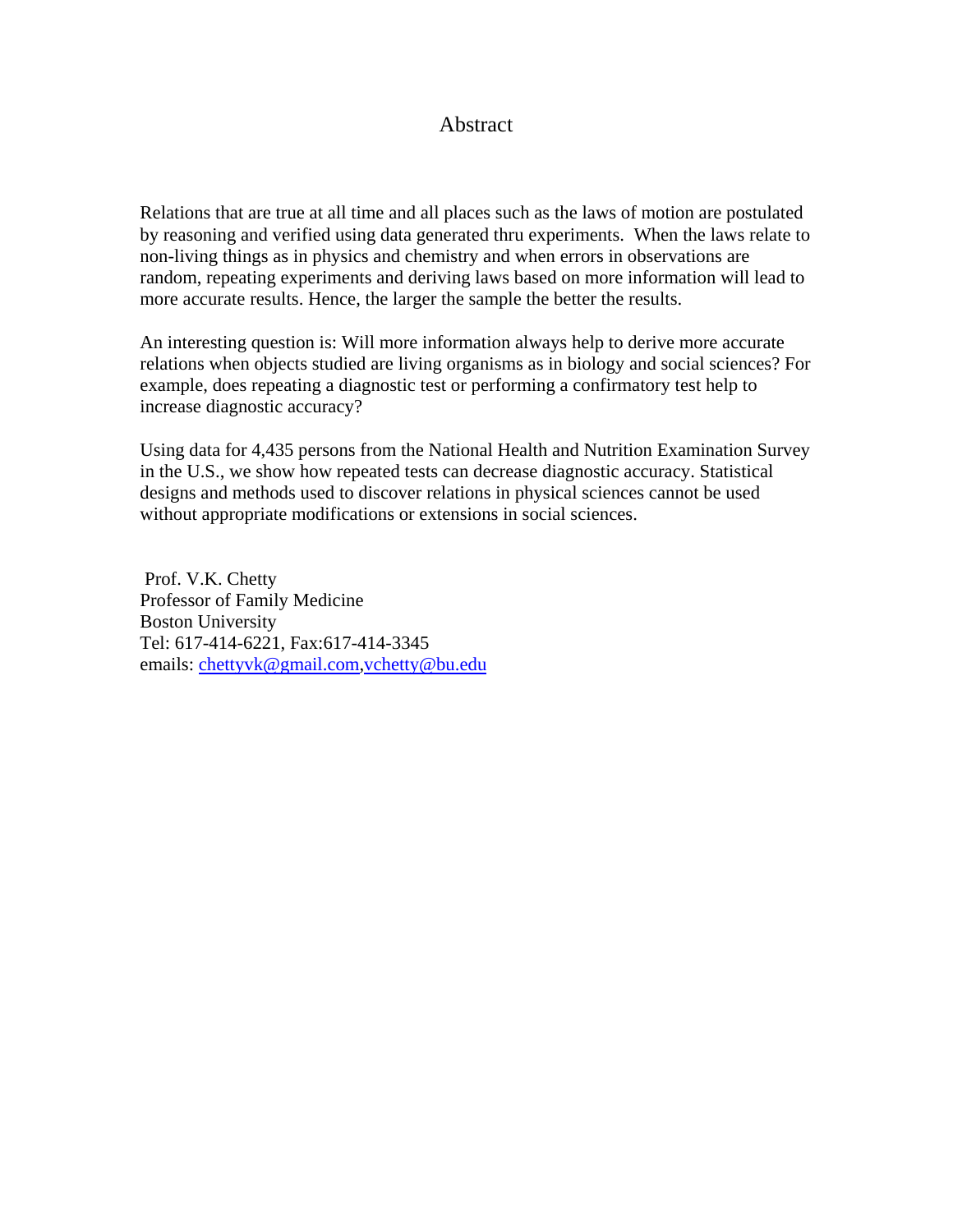## Screening for Diabetes using A1C and Glucose Tolerance Tests

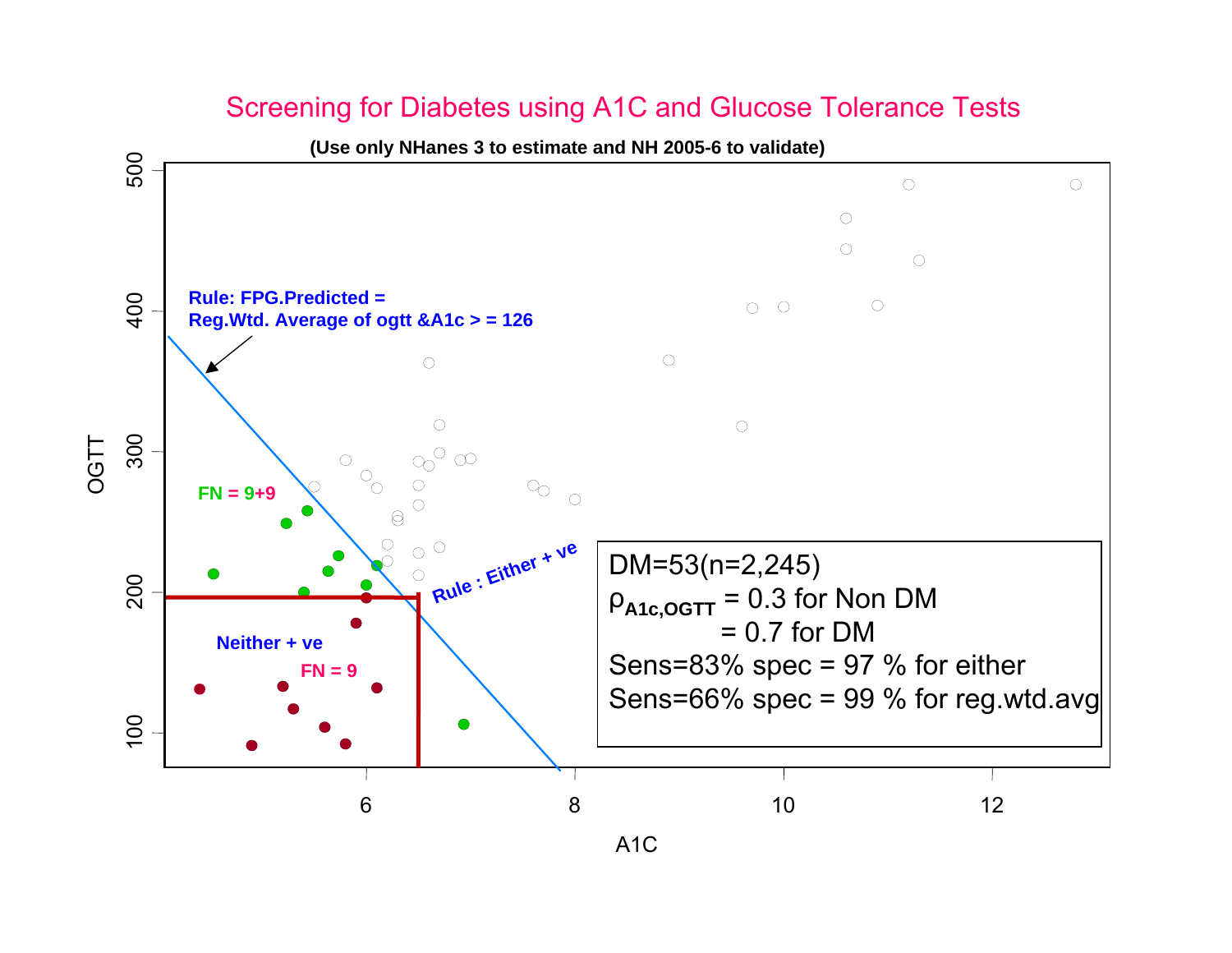## Screening for Undiagnosed Diabetes

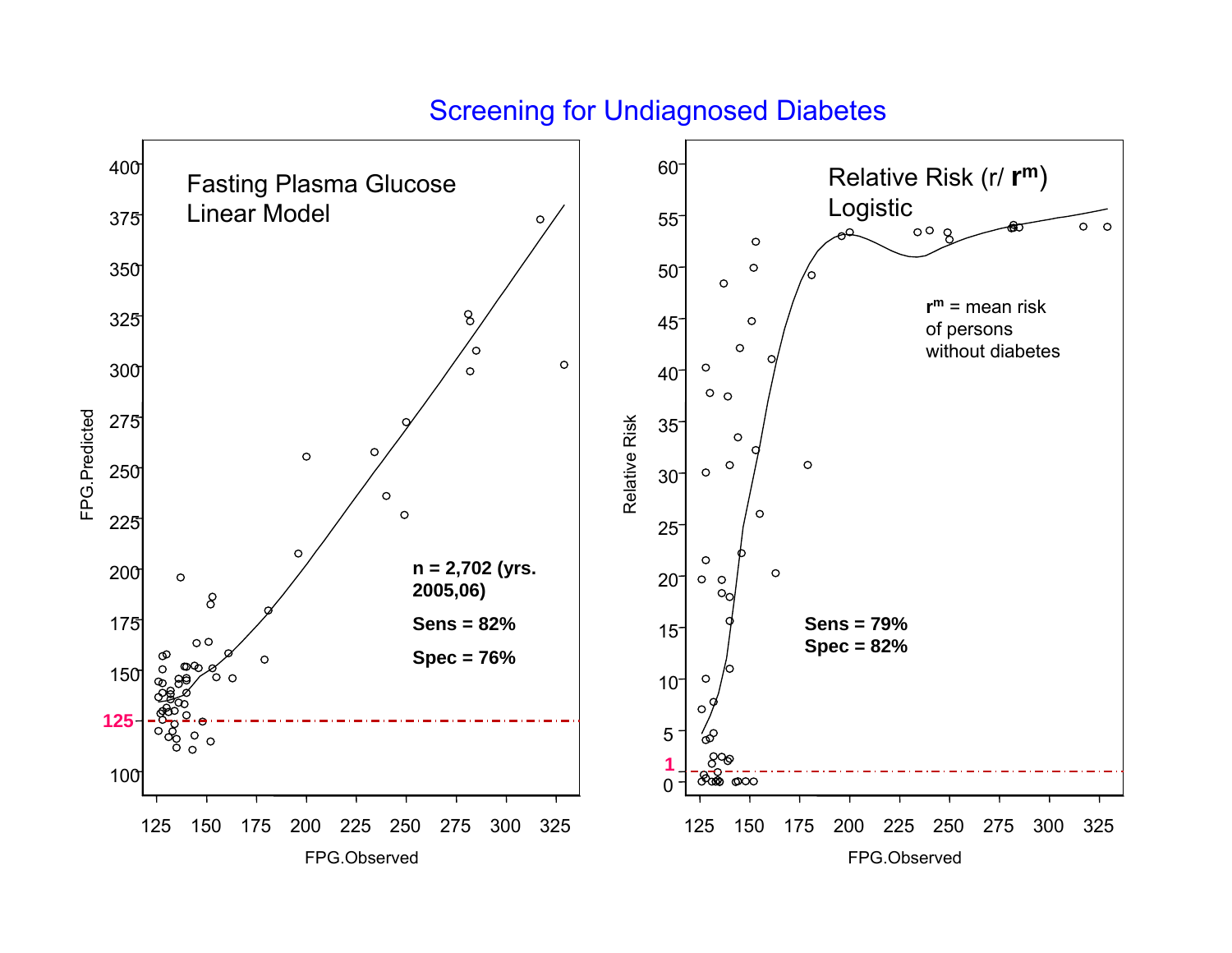Fasting Plasma Glucose Screening for Undiagnozed Diabetes